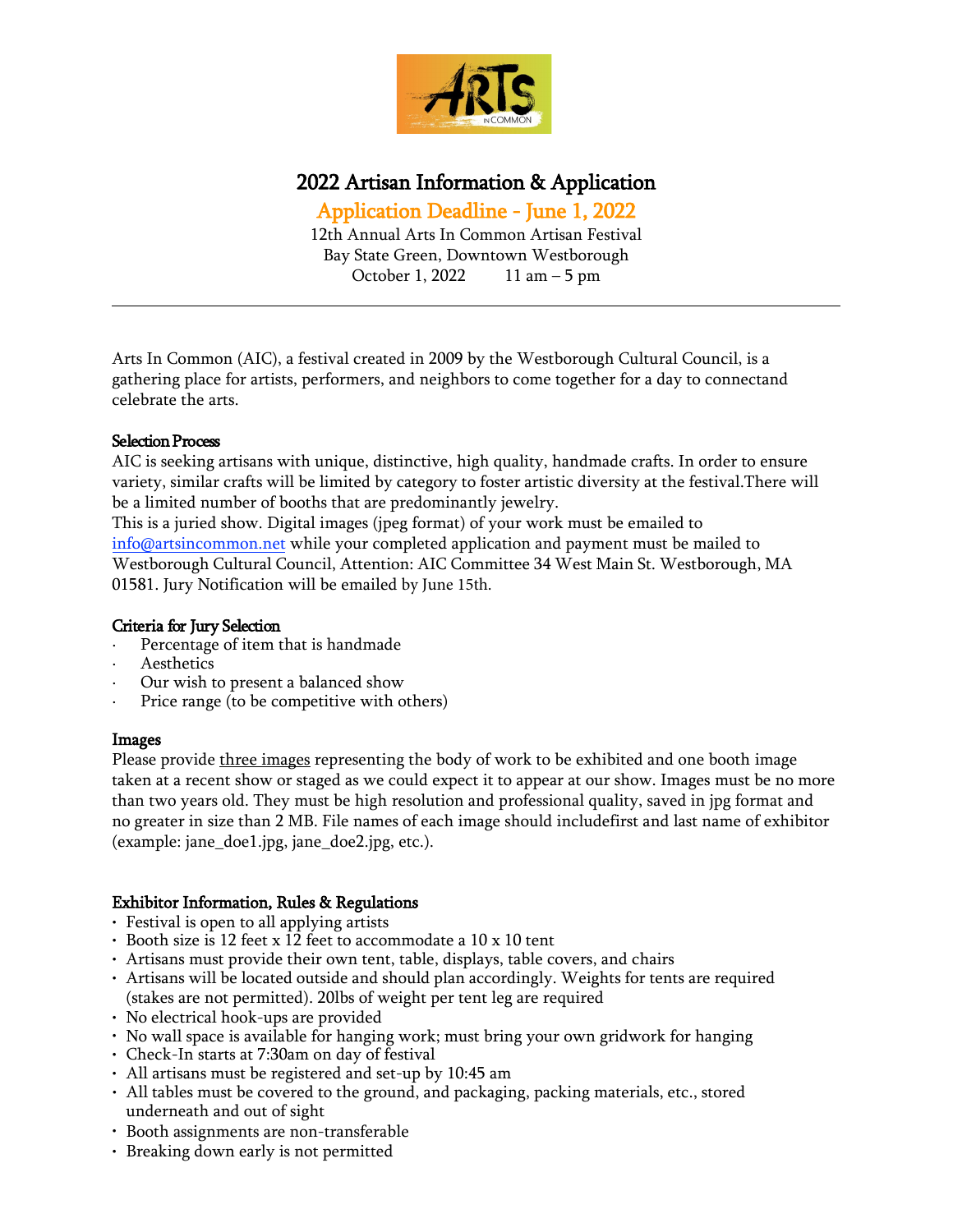- All artisans must be present on-site during the entire festival
- Arts In Common collects no commission on sales
- Participating artisans will be responsible for collecting and paying current Massachusettssales tax on all sales made during the festival
- Artisans are responsible for leaving their area clean. Booths should be broken down by 6pm
- AIC is a family event, and Jury members reserve the right to refuse any artwork for inappropriate content

#### Brochure Advertisement (optional) Size: Standard Business Card - 3.5" x 2.0"

Complete 2 lines below and attach a business card to be included in brochure (\$30 fee)

Name for Brochure:  $\blacksquare$ 

Craft:

#### Fees

\$80 booth fee (refundable if application is not accepted). Note: there is no longer a jury fee to apply to AIC. See below for payment details.

Late applicants may not be listed in the AIC printed program

Application Check List: (Please make checks out to Westborough Cultural Council)

- \$80 booth fee
- 3 digital images of your body of work (.jpg format)
- 1 digital image of your booth setup
- \$30 check if choosing to be included in brochure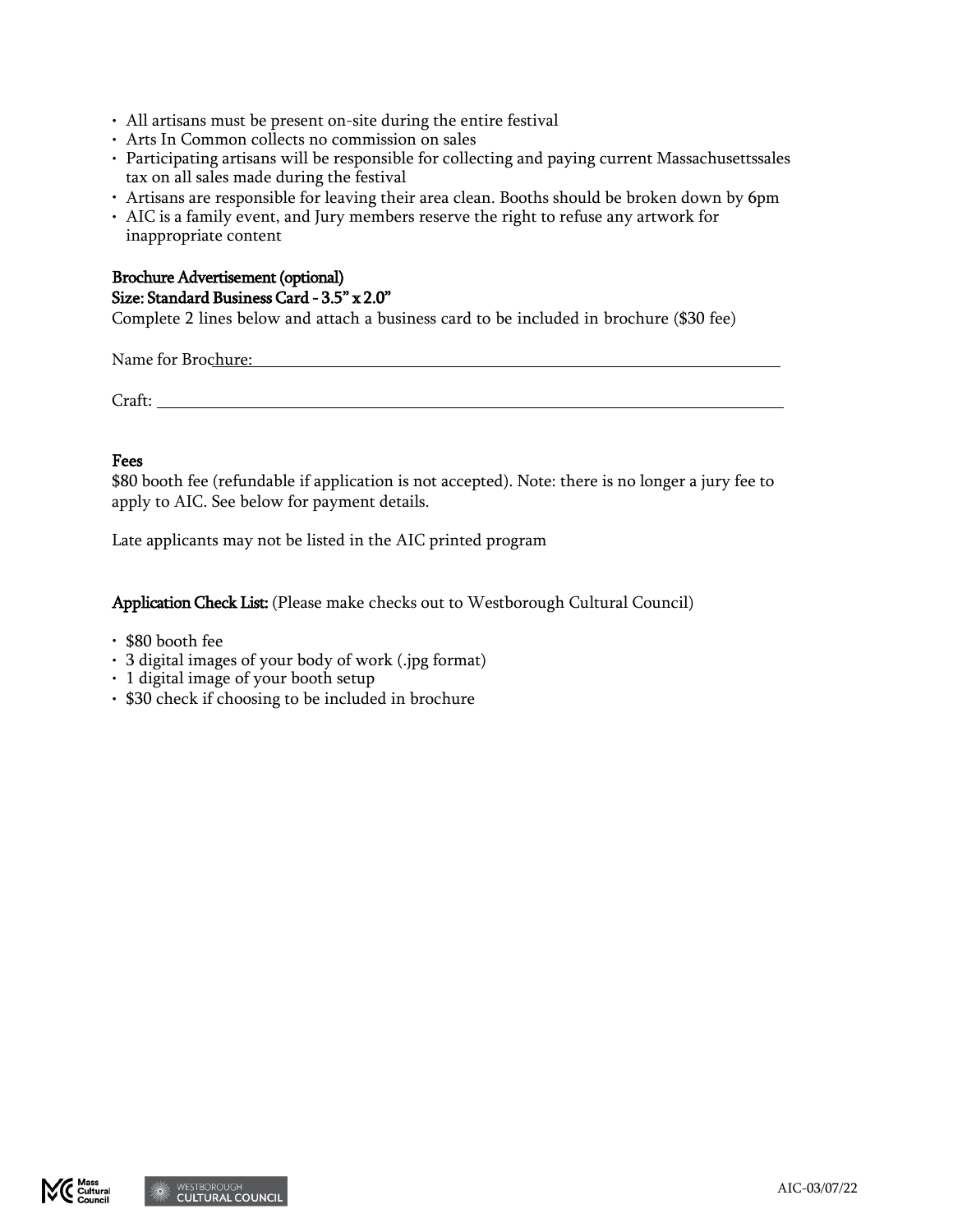

# 2022 Artisan Application

Application Deadline - June 1, 2022 12th Annual Arts In Common Artisan Festival Bay State Green, Downtown Westborough October 1, 2022 11 am – 5 pm

### *Please make \$80 check (booth fee) payable to Westborough Cultural Council*

Please print clearly, as we use email to contact you about submissions.

| Address: Andreas Address: Address: Address: Address: Address: Address: Address: Address: Address: Address: Address: Address: Address: Address: Address: Address: Address: Address: Address: Address: Address: Address: Address |  |  |
|--------------------------------------------------------------------------------------------------------------------------------------------------------------------------------------------------------------------------------|--|--|
|                                                                                                                                                                                                                                |  |  |
| Facebook/Instagram: 1988 and 2008 and 2008 and 2008 and 2008 and 2008 and 2008 and 2008 and 2008 and 2008 and 2008 and 2008 and 2008 and 2008 and 2008 and 2008 and 2008 and 2008 and 2008 and 2008 and 2008 and 2008 and 2008 |  |  |
| Have you participated in our art festival before? Yes__________No_______                                                                                                                                                       |  |  |
|                                                                                                                                                                                                                                |  |  |
| Special requests (i.e. corner booth, inline booth, proximity to main stage, etc.)                                                                                                                                              |  |  |

#### Category & Media

Please choose the category that describes your work (if you work in more than one medium, please indicate your primary and secondary choice for the festival):

| Mixed Media | Ceramics     |                      |
|-------------|--------------|----------------------|
|             |              | Oil/Acrylic Painting |
| Graphics_   |              |                      |
| Glass       | Illustration |                      |
| Metal       | Pastel       | Watercolor           |